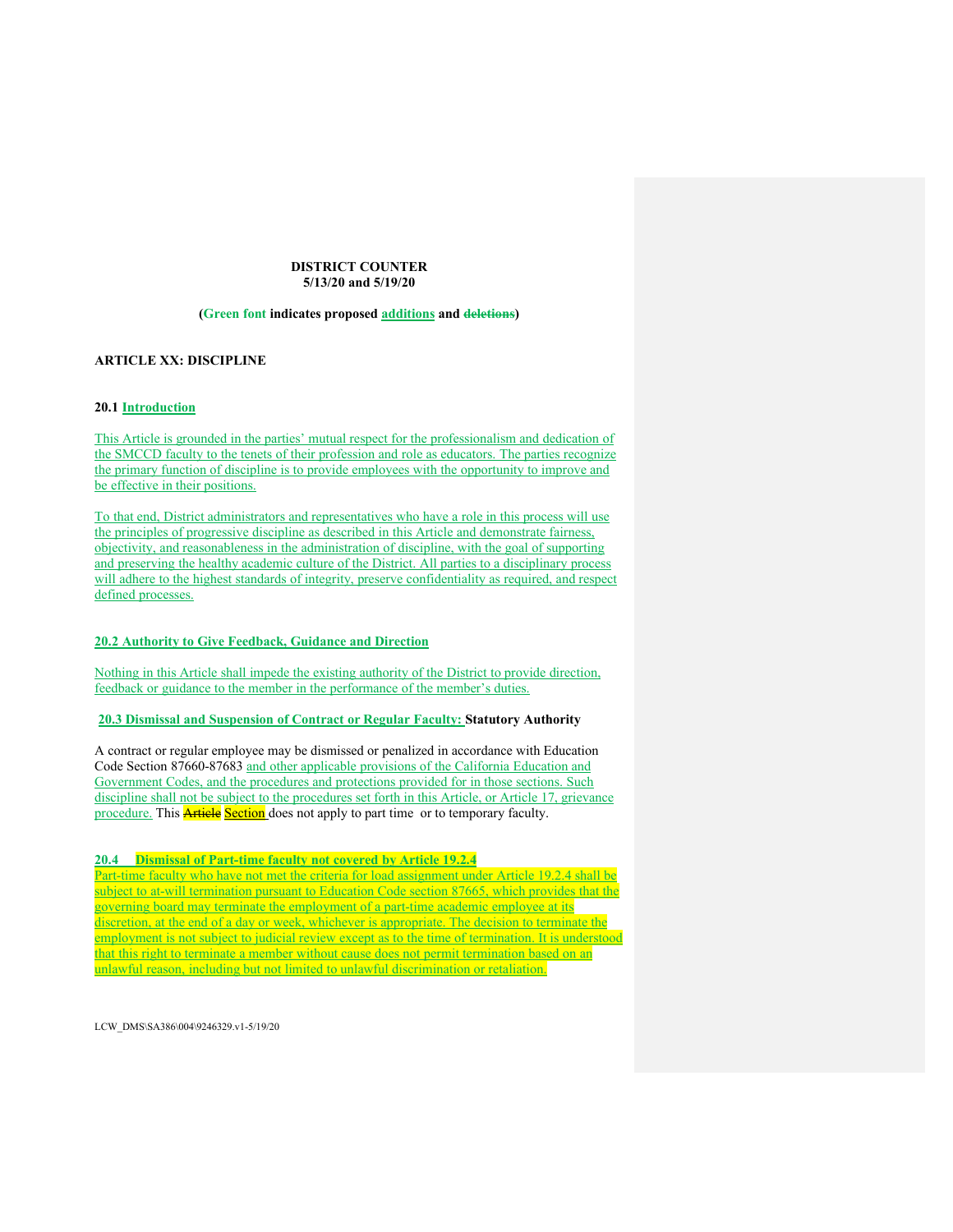## **20.5 Nonrenewal of Probationary Faculty**

This Article does not apply to a District decision to deny tenure or non-renew a probationary faculty member's contract. The procedures and rights governing these decisions are set forth in the Education Code and Article 30.

# **20.6 90-Day Notice and Opportunity to Improve**

It is understood that issuance of a 90-Day Notice pursuant to Education Code section 87734 does not constitute discipline. As such, a 90-Day Notice is not subject to the procedures set forth in this Article and is not subject to grievance under Article 17 of this Agreement. Rather, a 90-Day Notice constitutes a right to receive notice and opportunity to improve to which a member is entitled before the member may be charged with unprofessional conduct or unsatisfactory performance.

Notwithstanding the above, the parties recognize that:

- A 90-Day Notice must be designed to provide the member with a meaningful opportunity to improve, and thus must specify the nature of the unprofessional conduct and/or unsatisfactory performance with specific instances of the behavior and with particularity to furnish the employee an opportunity to correct the conduct giving rise to the 90-Day Notice.
- The District may not file any charges of unprofessional conduct or unsatisfactory performance against a member any sooner than 91 days after the issuance of a 90-Day Notice, or any later than the term or half college year following the term or half college year during which the member received the 90-Day Notice.
- The member's statutory rights, referenced above in Article 20.3, include the right to an evidentiary hearing on the charges, including matters alleged in the 90-Day Notice. The District bears the burden of proof in any such hearing.

## **20.27 Employment Actions Covered Under Article XX**

Article XX regulates the administration of all discipline other than dismissal and suspension of probationary or regular faculty under the Education Code. For the purposes of this Article "discipline" means, and is limited to, the following:

20.3 7.1 Informal discipline, which may include verbal counseling, written warnings, and other lower-level admonitions that are kept in the immediate administrator's office and not placed in the faculty member's personnel file.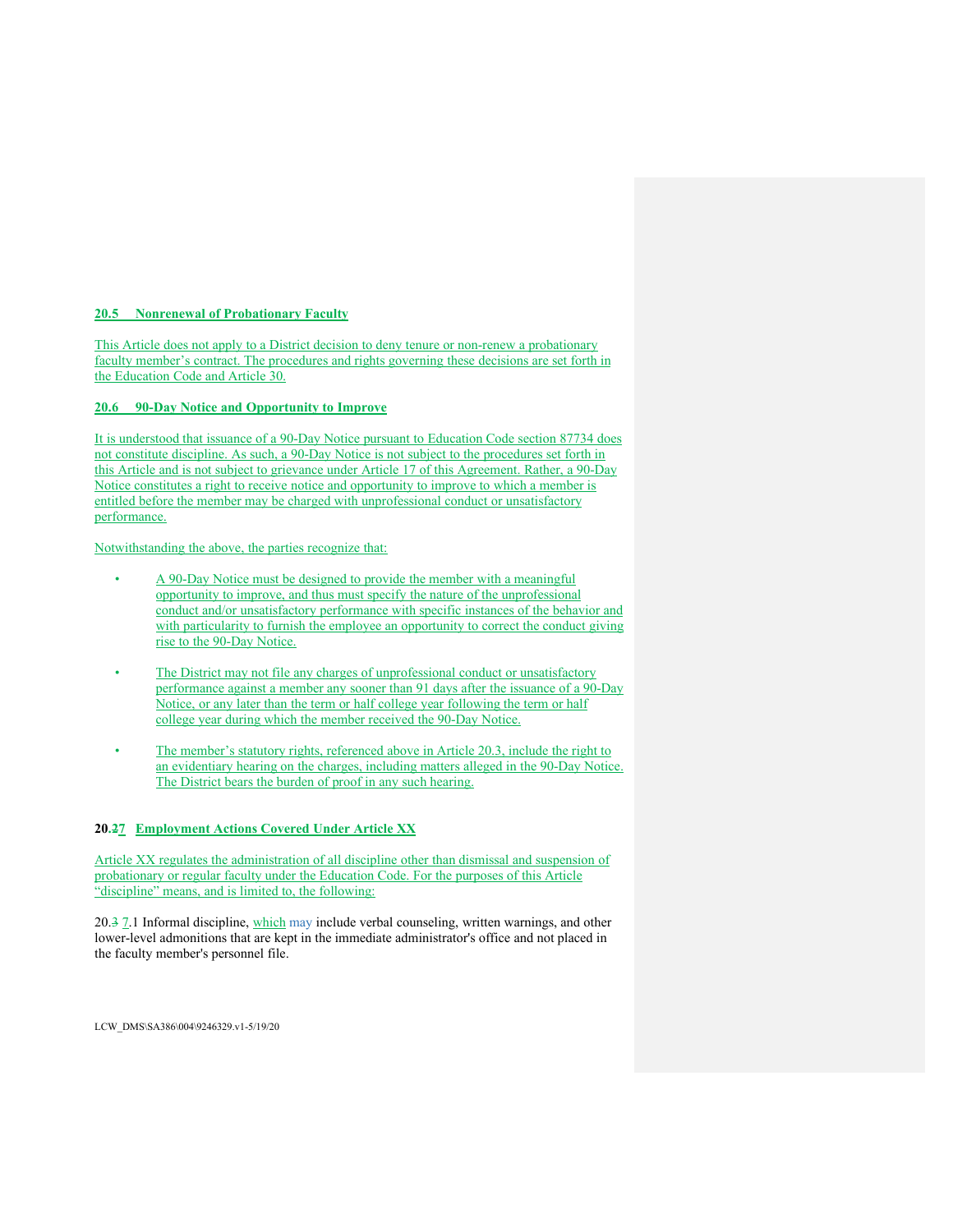20.37.2 Formal discipline may include:

A. A written reprimand, suspension with or without pay, or dismissal, the documentation of which shall be placed in the faculty member's official personnel file. A faculty member has the right to respond in writing, within  $10\,30$  working business days of receipt of a letter of reprimand or notification of derogatory information being placed in his/her the employee's personnel file, and to have the response attached to the reprimand or notification. The written reprimand or notification shall also inform the member that it will be placed in the member's personnel file in ten (10) business days, and that the member may submit a written response, which shall be attached to the disciplinary notice.

Disciplinary training. Disciplinary training is training that a member is mandated to attend on the basis that the member has engaged in conduct subject to discipline. Disciplinary training may be imposed as the sole disciplinary action, or in conjunction with other disciplinary action.

Involuntary modification of duties: For the purposes of this Article, an involuntary modification of duties is a modification to the duties, assignment or location of an employee's work for the purpose of addressing a disciplinary matter and/or taking steps to remediate a hostile or abusive work environment.

20.7.4 If a faculty member receives a formal notice of discipline, the District shall include in that notice the faculty member's right to request AFT representation regarding the issue.

## **20.8 Just Cause**

Just cause is required for discipline. Cause for the discipline means any of the causes for discipline set forth in California Education Code Section 87732. A faculty member shall not be reprimanded, suspended, or dismissed without just cause.

Notwithstanding the above, unsatisfactory performance shall only constitute cause for discipline where the employee has been informed of the performance issues through the contractual evaluative process and failed to improve. Members shall not receive first notice of a performance concern through discipline.

If a faculty member receives a written recommendation for a suspension or dismissal, the District shall include in the written recommendation the faculty member's right to request AFT representation prior to any further meeting(s) regarding the issue. In addition, the District shall notify AFT at the same time the faculty member of the written recommendation for a suspension or dismissal.

The following are general "just cause" guidelines to be considered:

a. The faculty member shall be adequately informed of the potential consequences of his/her conduct.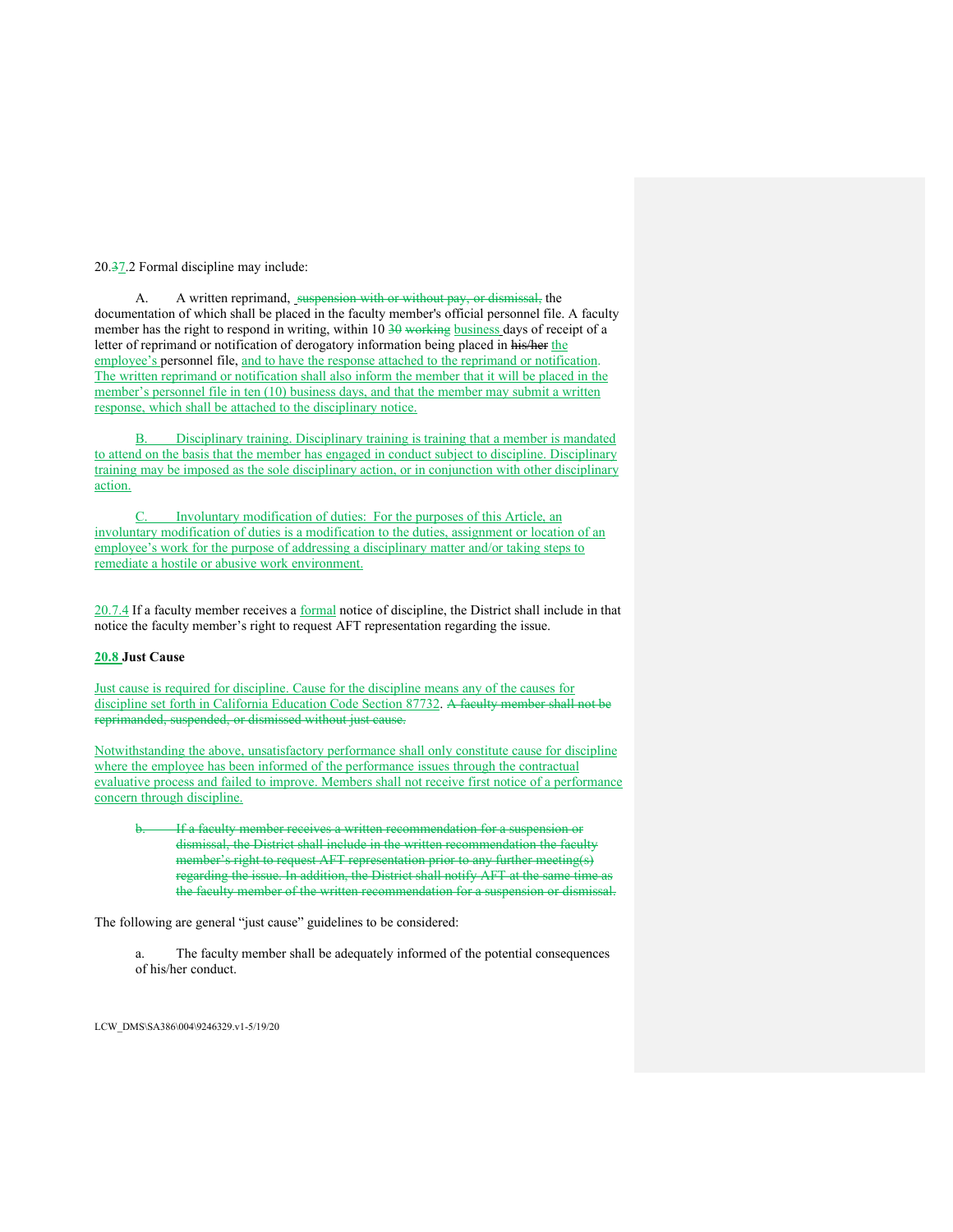- b. A fair and objective investigation review should reveal the necessity for any disciplinary action.
- c. Penalties should be applied fairly, equitably and in a timely fashion.
- d. Disciplinary action should be appropriate and reasonably related to the nature of the offense.

e.Progressive discipline shall be utilized except for conduct which is of such a nature that progressive discipline normally would not result in corrective conduct. The elements of progressive discipline shall be administered in a timely manner.

### **20.39 Definitions of Progressive Discipline**

"Progressive Discipline" means that the District will impose the lowest level of discipline reasonably calculated to bring about the desired result. Implementation of progressive discipline does not require a specific order, or lock-step adherence to the disciplinary steps identified in Article 20.xx. It is understood that the appropriate level of discipline depends upon numerous factors such as the seriousness of the conduct at issue, the history of prior discipline, and possible extenuating or mitigating factors, all of which the District may consider in determining the appropriate level of discipline.

When problems arise in the performance of assigned duties, responsibilities, and/or professional conduct expected of a faculty member covered by Article 20, the District will make reasonable attempts to assist the faculty member in correcting those problems through the application of progressive discipline. Discipline can be informal or formal.

#### **20.4 10 Informal Rights Regarding Discipline**

Members or their AFT representative on their behalf shall have the following rights regarding discipline.

- A decision to issue informal discipline shall be for just and sufficient cause.
- Informal discipline which consists of verbal counseling, written warnings and other lower-level admonitions, may be grieved, but are not subject to arbitration in and of themselves.
- c. Informal discipline which consists of performance directives such as modified duties, additional duties or responsibilities, affirmative obligations to perform services or participate in training or education, and similar activities, shall be subject to arbitration, but only when the request for arbitration is made by the Union.
- d. For informal discipline subject to arbitration, the arbitrator shall be selected in accordance with the grievance procedure of this Agreement, and the decision of the Arbitrator shall be final and binding on the District, Union and employee.

**Commented [1]:** I deleted this because I think the actions here are not "informal" and do come with some grievance rights. I have separated these employment actions out, as I think they shouldn't be lumped together.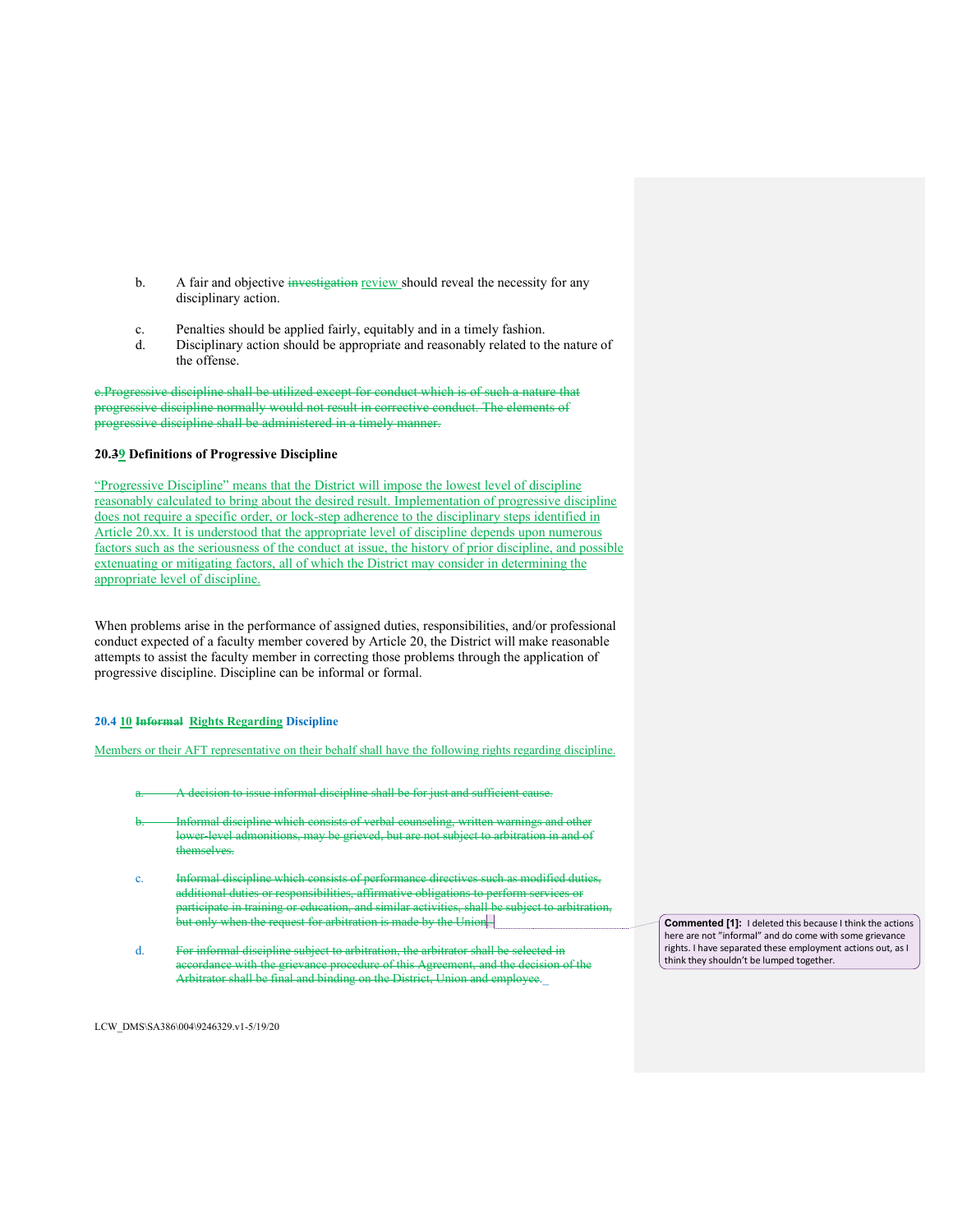- Written Reprimand: In addition to the right to attach a response to a written reprimand, a member also has the right to grieve the written reprimand through Level I of the grievance process set forth in Article 17. If the member files a grievance within 10 business days of receiving the written reprimand, the District shall not place the reprimand in the personnel file until the conclusion of the Level I grievance process.
- **Disciplinary Training:** Disciplinary training of three hours or less that is scheduled during the member's regular work hours, and located at the District Office, the member's college, or on line, is not subject to challenge. All other disciplinary training may be grieved through Level I of the grievance process.
- **Disciplinary Modification of Duties:** A member who receives a disciplinary modification of duties shall receive a written, pre-disciplinary notice informing the member of the basis for the modification with sufficient specificity that the member is able to respond to the charges and basis for modification; the right to a pre-disciplinary opportunity to be heard orally or in writing; and a post-disciplinary right to grieve the transfer through Level II of the grievance process.
- **Dismissal of Part-Time Faculty Covered by Article 19.2.4:** Part-time faculty members who have met the load assignment criteria set forth in Article 19.2.4 (i.e. have received two (2) consecutive satisfactory evaluations, or been given an assignment for six (6) semesters with no negative evaluations) shall only be dismissed for cause and pursuant to the following process:
	- The member shall receive a pre-discipline Skelly Notice and opportunity to respond orally or in writing to the charges to the member's immediate supervisor.
	- If the District proceeds with the dismissal, the member and AFT on the member's behalf may utilize the grievance process, post-discipline, through step II.

# **20.5 Grounds for Formal Discipline -**

A contract or regular employee may be disciplined and/or dismissed for one or more of the grounds set forth in Education Code Section 87732 including:

- •Immoral or unprofessional conduct
- •Dishonesty
- •Unsatisfactory performance
- •Evident unfitness for duty

•Physical or mental condition making the faculty member unfit to instruct or associatewith students

- •Persistent violation of or refusal to obey the school laws of the state or reasonableregulations of
- the Board of Governors or Trustees, or a
- •Conviction of a felony or crime involving moral turpitude.
- •Conduct specified in Section 1028 of the Government Code

LCW\_DMS\SA386\004\9246329.v1-5/19/20

**Commented [2]:** I deleted this section this because ALL discipline is limited to these bases—not just formal discipline. And, I added a statement to that effect above.